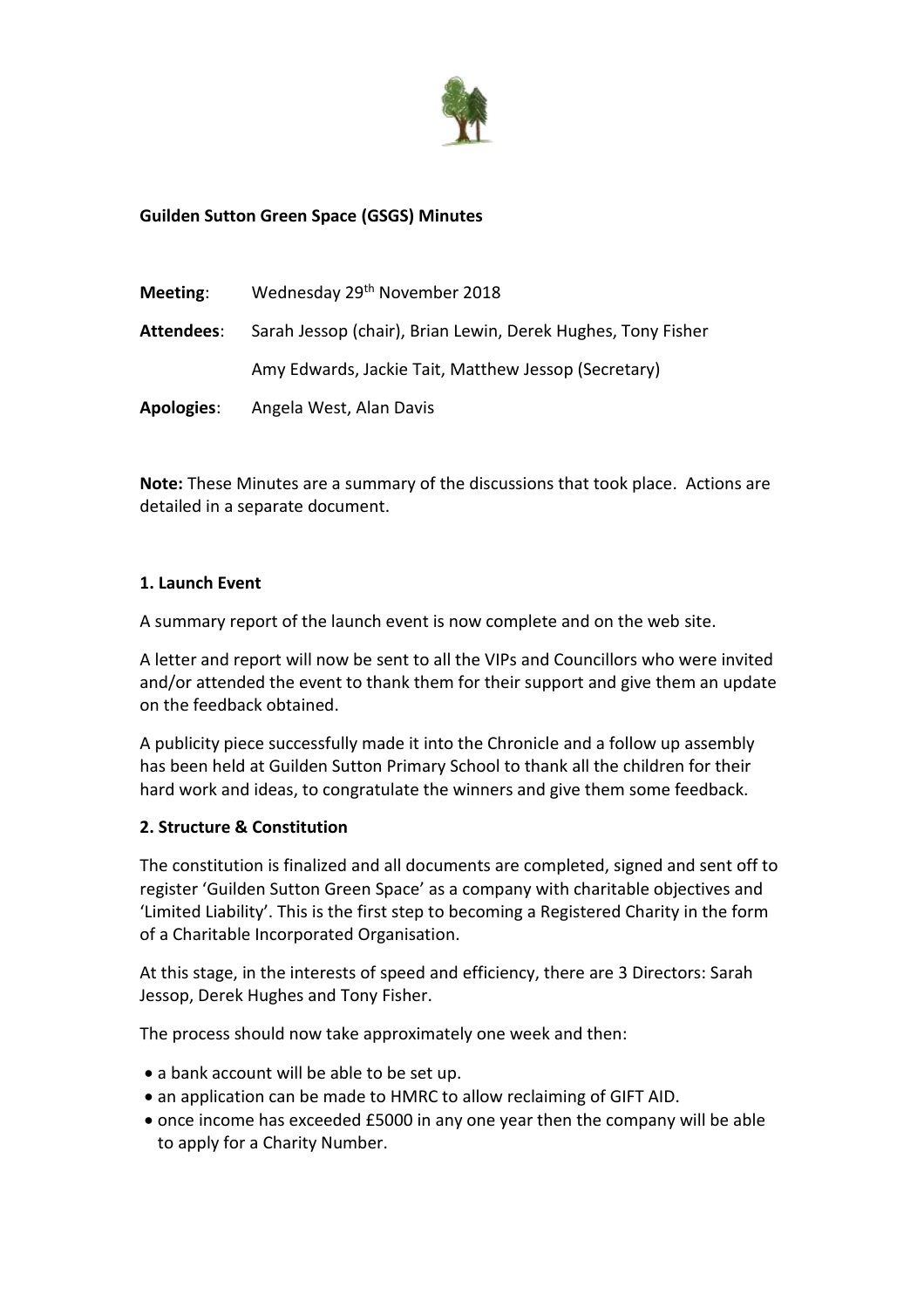

# **3. Parish Council (PC): Update & Next Steps**

Having canvassed opinion and support from the village via an open meeting, as requested by the Parish Council, it was agreed that we now need to re-engage with them to revisit the request for them to consider making a substantial contribution to this potential village amenity.

The next Parish Council meeting is on Wednesday 5<sup>th</sup> December so it was agreed that GSGS will issue a formal request for support to the Parish Council (via the Parish Council Clerk) by close of play on the 1st December such that it can be issued to all Councillors prior to the meeting. Representatives of the GSGS steering group will then attend the meeting on the  $5<sup>th</sup>$  to make a verbal request and listen to the discussion.

All members of the village are welcome to attend this meeting and offer their support, or otherwise.

It was agreed that a couple of models would be proposed to the Parish Council:

a) Make a direct contribution to GSGS to support GSGS purchasing land

b) Enter into an agreement whereby the Parish Council and GSGS each purchase a share of the chosen land with the Parish Council retaining ownership of their share.

The end result to the village should be the same but the latter option is hoped to be a way of allaying any fears the Parish Council may have around giving money to a relatively new group in that they would retain ownership of their investment.

The potential future management and upkeep of any developments was discussed and it was agreed that further consideration was needed as part of any ongoing discussions with the Parish Council. New play equipment was one area where there may be a link to the Parish Council for example.

#### **4. Community Association & Other Village Groups**

There are no developments with the Community Association although they continue to offer helpful practical support e.g. use of hall, communication to their users and members.

It was agreed the report from the Launch Event should be shared with:

- Heather Carty, the newly appointed vicar of St John's church
- Scouts, Cubs, Beavers
- $e$  etc.

### **5. CWAC**

Contacts at CWAC with links to 'Green Space' are being developed to test what support and opportunities they may offer GSGS.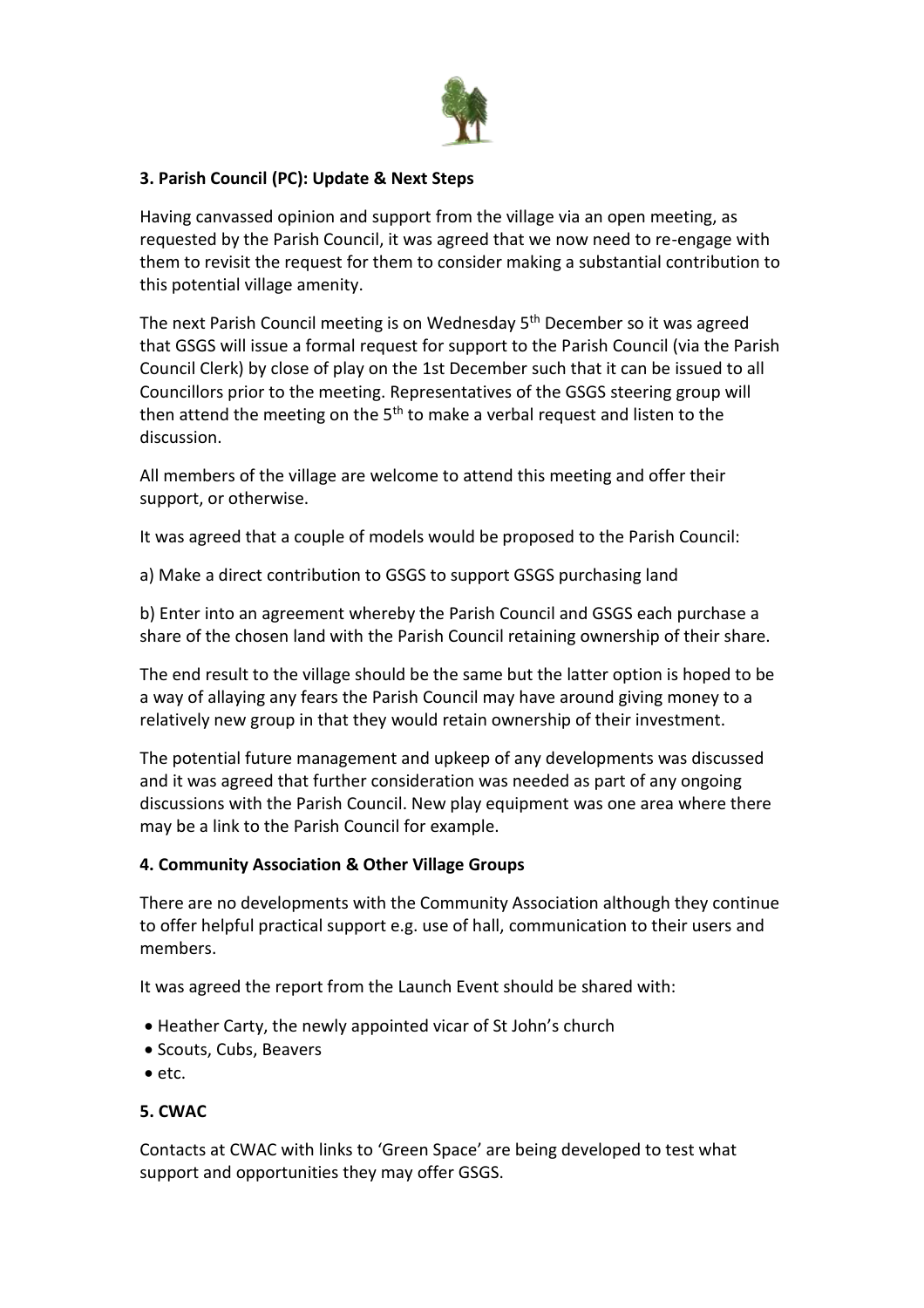

Councillors Margaret & Stuart Parker could be asked to provide help to access CWAC management if needed.

### **5. Land**

No significant further discussions have taken place with either land-owner.

The Parish Council are believed to have written to the owners of the football field to explore whether they are interested in selling the land – no response is thought to have been received to date.

It was proposed that the Parish Council should consider making an application for the current 'football field' to be designated as an 'Asset of Community Value'. This would mean that should the current owners wish to sell the land they would need to give the village the  $1<sup>st</sup>$  opportunity to purchase the land for a limited period.

It was agreed that in the short term the 'football field' would not form a part of GSGS's proposals given that this land was already 'available' for use by residents and more added value could be offered to the village by investing in other land which is not currently available for recreational use.

A CWAC employee has been in touch with GSGS to offer a meeting to discuss other areas of 'green space' that they own within the village. A meeting will be arranged at the earliest opportunity to explore possibilities. This was felt to be a very positive opportunity for GSGS.

While it was felt unlikely that they would want to sell, it was agreed that the owners of the land off School Lane east of Willis Close & opposite Arrowcroft Road be approached.

### **6. Finance & Funding**

An application has been made to the local government Councillors (Mr & Mrs Parker) for £400 to support the initial administration costs of the project.

The Parish Council has already agreed to support the Green Space Group using the Section 106 monies available (approx. £24,000) [currently held by CWAC]. A 'bid' document will therefore be developed, shared with the Chair of the parish Council and the local Councillors (Mr & Mrs Parker) prior to sending to CWAC.

Other potential funding-streams include:

- the Mersey Forest
- local and regional businesses
- local supporters
- tree dedications
- carbon offsetting